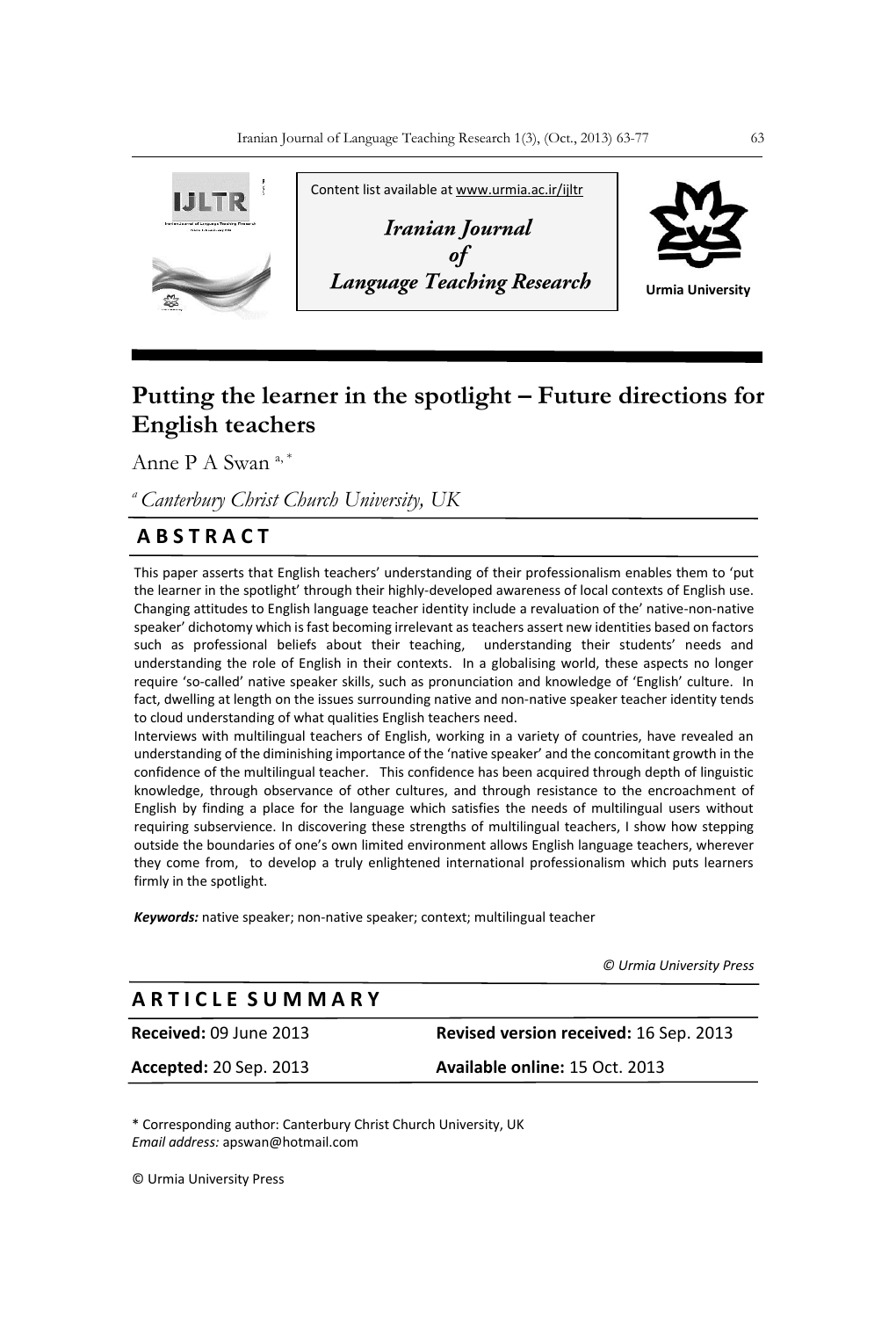64 Anne Swan/Putting the learner in …

## **Introduction**

This paper is based on my doctoral thesis, entitled 'Learning from multilingual teachers of English'. It embraces the theme of the *International Conference on Current Trends in ELT* (Urmia, Iran, May 2013) 'Putting the learner in the spotlight' because this research shows how the strengths of multilingual teachers in fact help them to achieve this goal, pointing the way for future directions in the field. The research was prompted by my experiences working with multilingual teachers in other countries, particularly Japan and Malaysia.

Based on this experience, the study investigates the beliefs and attitudes about English Language Teaching (ELT) held by teachers who speak more than one language and who have studied and worked in countries where English is not the first language. Attention paid to the role of English in the world has only recently shifted from what is being taught to who is teaching and this important shift allows for an acknowledgement of the diversity of English language teachers, reflected in the knowledge and skills flowing into the profession from a variety of sources. It is timely to investigate the experiences of English language teachers worldwide and, in particular, the experiences of multilingual teachers of English.

For this investigation, I chose to focus on a group of fifteen teachers from seven countries. They were studying in Australia or England, and had been university or college English teachers in their own countries. They had therefore learnt English as a second or third language, used it in their own varying contexts and taught it to students in their countries.

These fifteen 'non-native speakers' fall into a fairly specific category according to three main criteria: profession, definition as 'non-native' speakers of English and current occupation. Professionally, they are all English teachers who worked or have worked in institutions of higher education in their own countries. As 'non-native speakers', they began their lives speaking 'other' languages than English, which they began learning during their schooldays. They could therefore be defined as 'non-native speakers' (Davies, 1991) but given the increasingly dubious reputation of this term, I prefer to call them 'multilingual' and emphasise the value of speaking additional languages. Another shared feature is that they have moved to an English-speaking country where they are continuing their education as English teachers at postgraduate level. At least two individuals are intending to make their futures in an English-speaking country, so for them there may be some different priorities, but the majority are, according to their plans when the interviews were conducted, returning to their countries of birth.

## **Summary of key terms as described in the literature**

#### **'Multilingual'**

As stated above, I chose the adjective 'multilingual' to highlight the linguistic skills of the language teachers I interviewed. A broad definition of 'multilingual' is found in Kramsch: "Under 'multilingual' subject, I include people who use more than one language in everyday life ... . They might not know all these languages equally well, nor speak them equally fluently in all circumstances" (Kramsch, 2006, pp. 100-101).

'Multilingual' describes my participants because it brings into focus the important element of linguistic knowledge while, at the same time, diminishing the value of the term 'native speaker'. The word 'multilingual' being inclusive, does not refer exclusively to 'native' or 'non-native' speakers of English but to skills important for the attainment of professional excellence.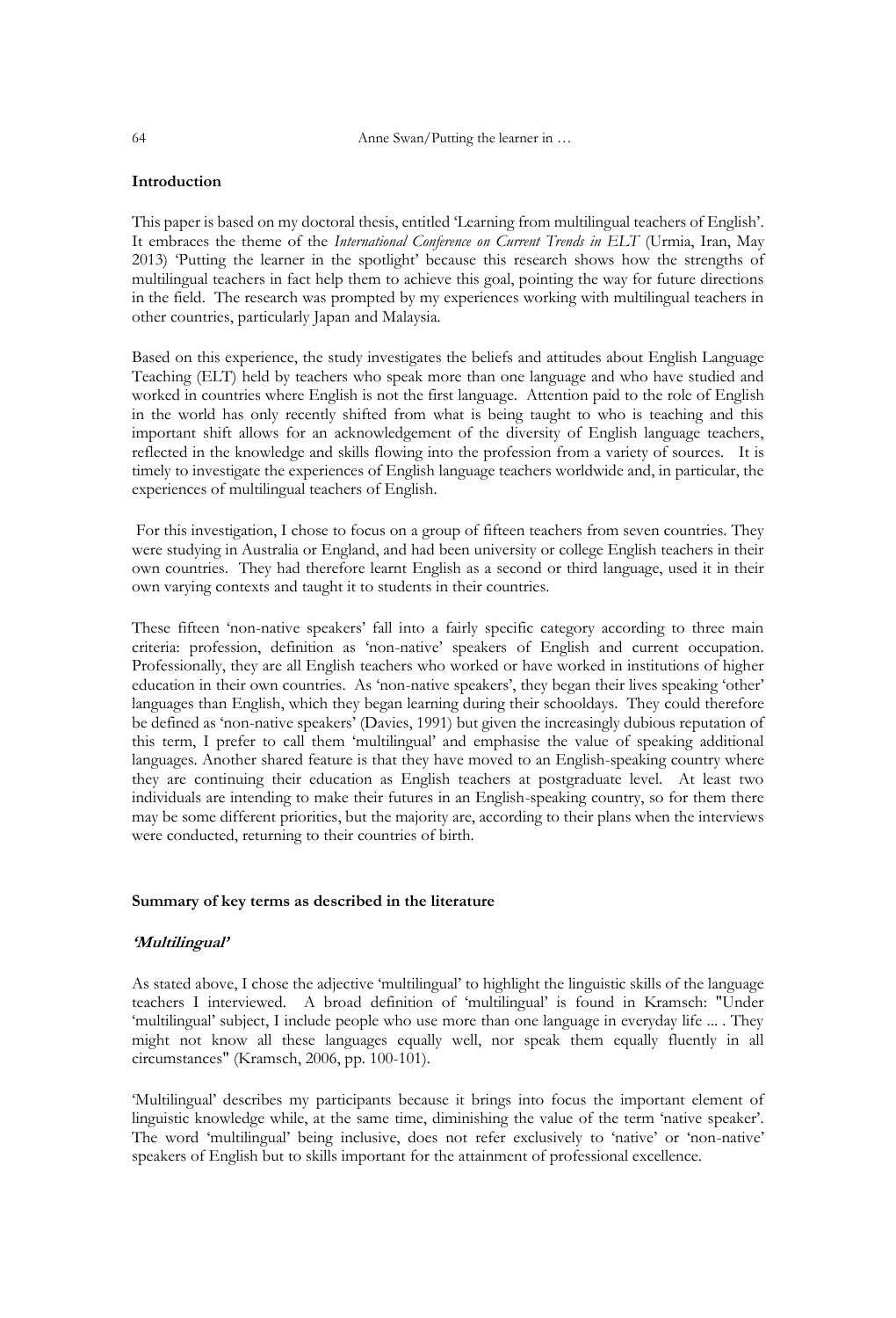## **'Native/non-native'**

The terms 'native/non-native' form a controversial dichotomy whose continuing value will be queried in this paper. A revision of English language teacher identity requires a revision of these terms, which arose in my data only when participants were prompted by my questions about working with 'native speaker' teachers in their contexts and hence do not seem to be a core component of teacher identity. In fact, it is my contention that reducing definitions to dichotomies can be a dangerous way of continuing and promoting prejudice because of the superficial labelling it involves.

The complex nature of English language teacher identity demands an investigation of a variety of concepts and ideologies. Many prominent researchers have exposed the concept of 'native speaker' as a fallacy, citing the inconsistency and illogicality embodied by the term (Phillipson, 1992; Canagarajah, 1999b). Definitions of the native speaker abound in the literature (e.g. Rampton, 1990; Davies, 2003; Cook, 1999; Medgyes, 1992), and they can be reduced to these basic facts:

> The indisputable element in the definition of native speaker is that a person is a native speaker of the language learnt first; the other characteristics are incidental, describing how well an individual uses the language. Someone who did not learn a language in childhood cannot be a native speaker of the language. Later-learnt languages can never be native languages, by definition. (Cook, 1999, p. 187)

The dispute, then, is not with the facts but with the superiority they have been allowed to confer and the prejudice inherent in the resultant dichotomy ('native' vs. 'non-native'). The term 'native speaker fallacy' (Phillipson, 1992) was coined to illustrate the unreliability of the dichotomy. For him, the fallacy lies in the assertion that native speakers of a language are best qualified to teach that language, although any of the 'virtues' listed as belonging to the native speaker can be acquired by non-native speakers. Furthermore, observes Phillipson:

It is … arguable, as a general principle, that non-native teachers may in fact be better qualified than native speakers, if they have gone through the laborious process of acquiring English as a second language and if they have insight into the linguistic and cultural needs of their learners. (1992, pp.194-5)

This is an important observation for the current study, which aims to show how the backgrounds of 'non-native' teachers influence their professionalism by providing evidence from the teachers themselves of the 'laborious process' they have submitted to in order to achieve their goals.

A comprehensive survey of definitions and opinions about the dichotomy was published by Moussu and Llurda (2008). They argue further for the superficiality of the dichotomy with their observation that not all non-native speakers are the same:

> These two categories fail to reflect the real conditions and level of command of a language by a given speaker, and are sometimes misleading in suggesting that one group of speakers has a superior capacity to communicate efficiently and intelligibly than the other. Given the arguments against the existence of such a categorization, as well as the well-attested differences among language users, it would be wise to deal with them with extreme caution (2008, p. 319).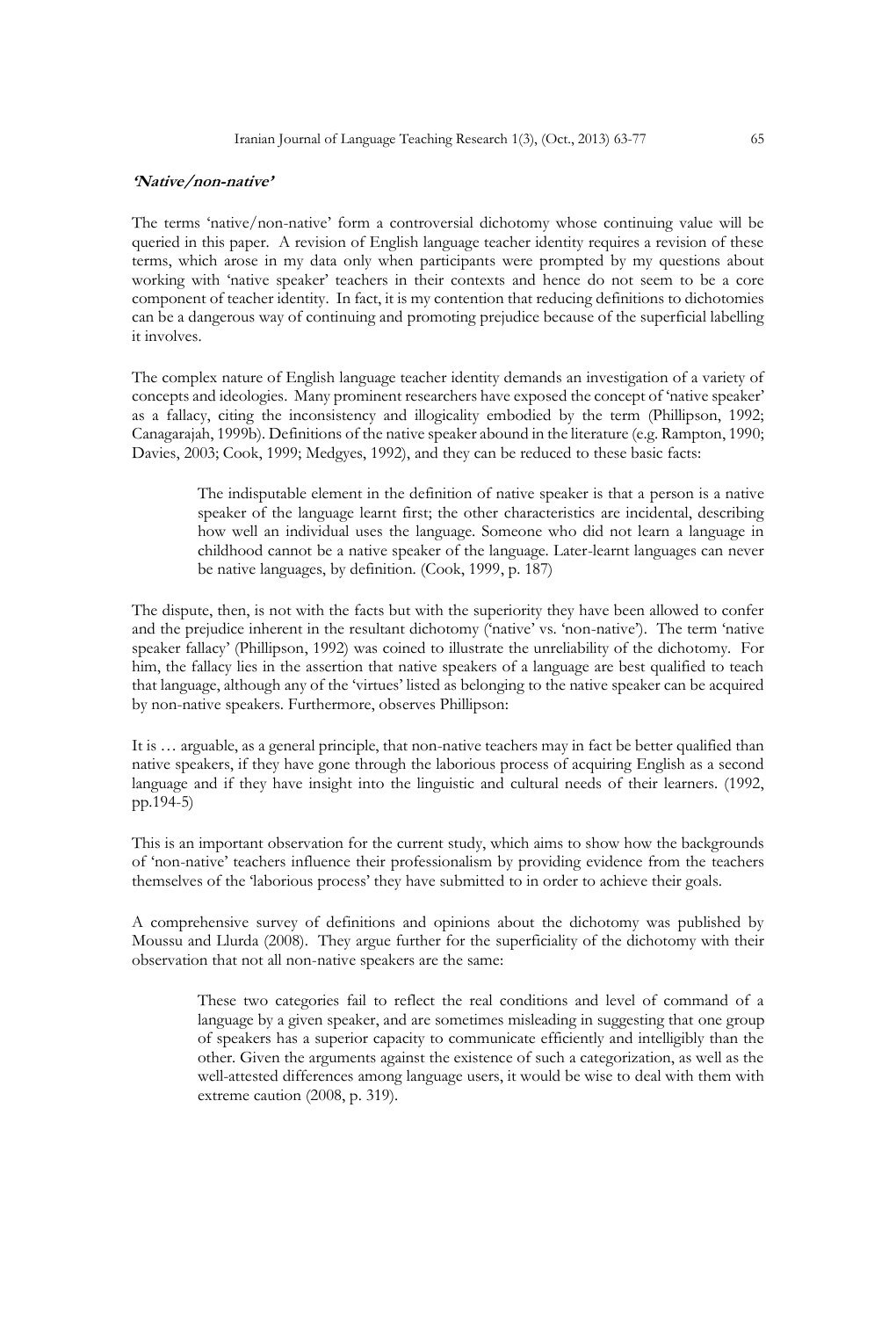Canagarajah, in another highly relevant article, 'Interrogating the native speaker fallacy' supports this point of view:

> Language teaching is an art, a science and a skill that requires complex pedagogical preparation and practice. Therefore, not all speakers may make good teachers of their first language. On the other hand, it is possible to make a case that speakers with multilingual competence, even in a situation where the language is a foreign or second language, may make successful language teachers. Their proficiency in more than one language system develops a deep metalinguistic knowledge and complex language awareness. (1999a, p. 80)

Another important aspect of the fallacy is clarified here. Granting unconditional superiority to 'native speakers' denies recognition of the knowledge acquired through making the effort to learn another language, surely a key requirement for becoming a successful language teacher. 'Speakers with multilingual competence' may be' native' or 'non- native' speakers but what is more important for their success as language teachers is their knowledge of linguistic processes acquired through learning other languages than their own.

Other researchers have made the point that nativespeakerhood is not the most important factor in English teacher identity. For example, Menard-Warwick opines that "the profession needs to put more value on the pedagogical resources that transnational and intercultural teachers bring to English language teaching" (2008, p. 617).

Menard-Warwick goes on to argue, after analysing the intercultural knowledge and experiences of her two research participants, Paloma and Ruby:

> … these sorts of identity resources have been little addressed in the TESOL literature, which has tended to dichotomize teacher identity as either NEST or NNEST, a dichotomy that doesn't address the kinds of resources that intercultural teachers like Paloma and Ruby bring to their teaching. In sharing their personal histories of understanding and adapting to multiple cultural frameworks and thus modeling intercultural identities, they can open up identity options not previously imagined by their students. (ibid, p. 635)

Menard-Warwick's (2008) study differs from mine because she investigated teachers who had spent time working in other contexts than their own and who could, therefore, be considered 'bi-cultural.' It is, thus, an illustration of the extraordinary diversity of contexts in which teachers of English operate and, in addition, of the growing awareness of the value of intercultural knowledge. The 'personal histories' of Menard-Warwick's teachers contain evidence of 'significant intercultural experiences' which do not constitute a major part of the stories of my participants, who were selected for their expertise in teaching English in their own contexts. Nonetheless, all these stories point to one critical feature, namely that classifying teachers as 'native' or 'non-native' seriously impairs any progress in understanding the value of their skills because it ignores the richness of experience contributing to these skills.

Another feature of teacher identity neglected by too sweeping an application of the dichotomy is the recently observed increased confidence among teachers who were formerly marginalised because of language or location. Holliday reports the views of a number of professionals who express a new level of confidence with the way they teach, and with how they see teachers developing: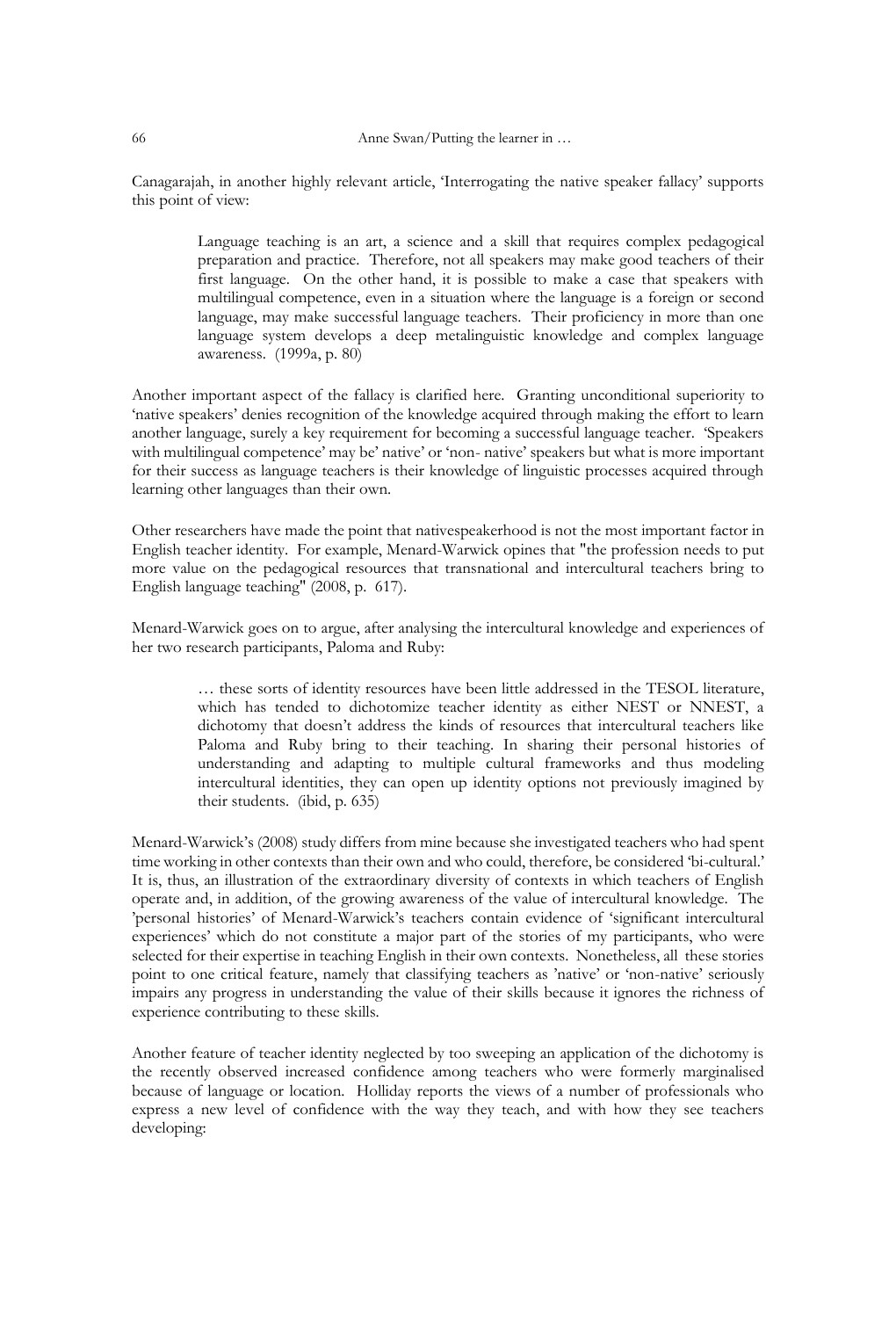Competent non-native teachers and teacher educators who are also proficient in the language (whatever the variety of English they may be using) are beginning to question the relevance of the ideas imported from the centre. At the same time they are beginning to develop knowledge, skills and experiences to adapt the ideas they have often learnt at universities in the English-speaking West. More importantly, their skills and competence is also gaining recognition. (Holliday, 2005, p. 14)

More details about the 'skills and competence' of multilingual teachers, in fact, emerge in the conversations I report, which have allowed me to explore the various background influences on the evolution of strengths in the various contexts. There is, it seems, a process of blending knowledge from different sources that is integral to teacher cognition. In the case of teachers who have studied abroad and work in diverse contexts, professional knowledge is enriched by the opportunity to stand back and view their own environment from a more distant vantage point. They can then apply this knowledge with the skill and confidence needed.

## **The role of context**

Appreciating the role of context in English language teaching involves understanding the role of the local (cf. Pennycook, below 2010, p. 1)

> It is important to find out how linguistic hegemony is experienced in the day-to-day life of the people and communities in the periphery. How does English compete for dominance with other languages in the streets, markets, homes, schools and villages of periphery communities? How does English infiltrate the hearts and minds of the people there? What is missing, then, is a micro-social perspective - the lived culture and everyday experience of periphery communities. (Canagarajah, 1999b, pp. 41-42)

These words of Canagarajah (1999b) prompted my investigation of the lived experiences of English teachers around the world in an effort to include local knowledge as an important aspect of English language teacher identity. Elsewhere, Canagarajah has alluded to the power of the local, especially in his own experience:

> ... people have been teaching languages quite successfully even in pre-modern communities from pre-scientific times. These are the teachers still working in the remote corners of the world in small village classrooms often meeting under trees in farms and fields away from the eyes of the professional pundits of the centre. The 'English teachers' are village elders, parents and priests who may often possess only a smattering of English. Some of them don't have any advanced professional training (other than a post-high school training). I am not ashamed to say that it is such a charismatic rural teacher in Sri Lanka who initiated my own learning of the language which has sustained me to this point of earning a doctorate in English linguistics and serving in the faculty of an English department. (2004, 140-141)

These aspects of local learning and teaching are seldom valued, yet they often provide a solid foundation for the acquisition of knowledge. Early learning experiences, moreover, are acknowledged to be important for the development of teacher cognition (Borg, 2003).

A clear instance of the importance of context in language teaching was provided by Bax, in his argument against the dominance of CLT (Communicative Language Teaching). His anecdote illustrates how an over-zealous adherence to method can blind inexperienced teachers: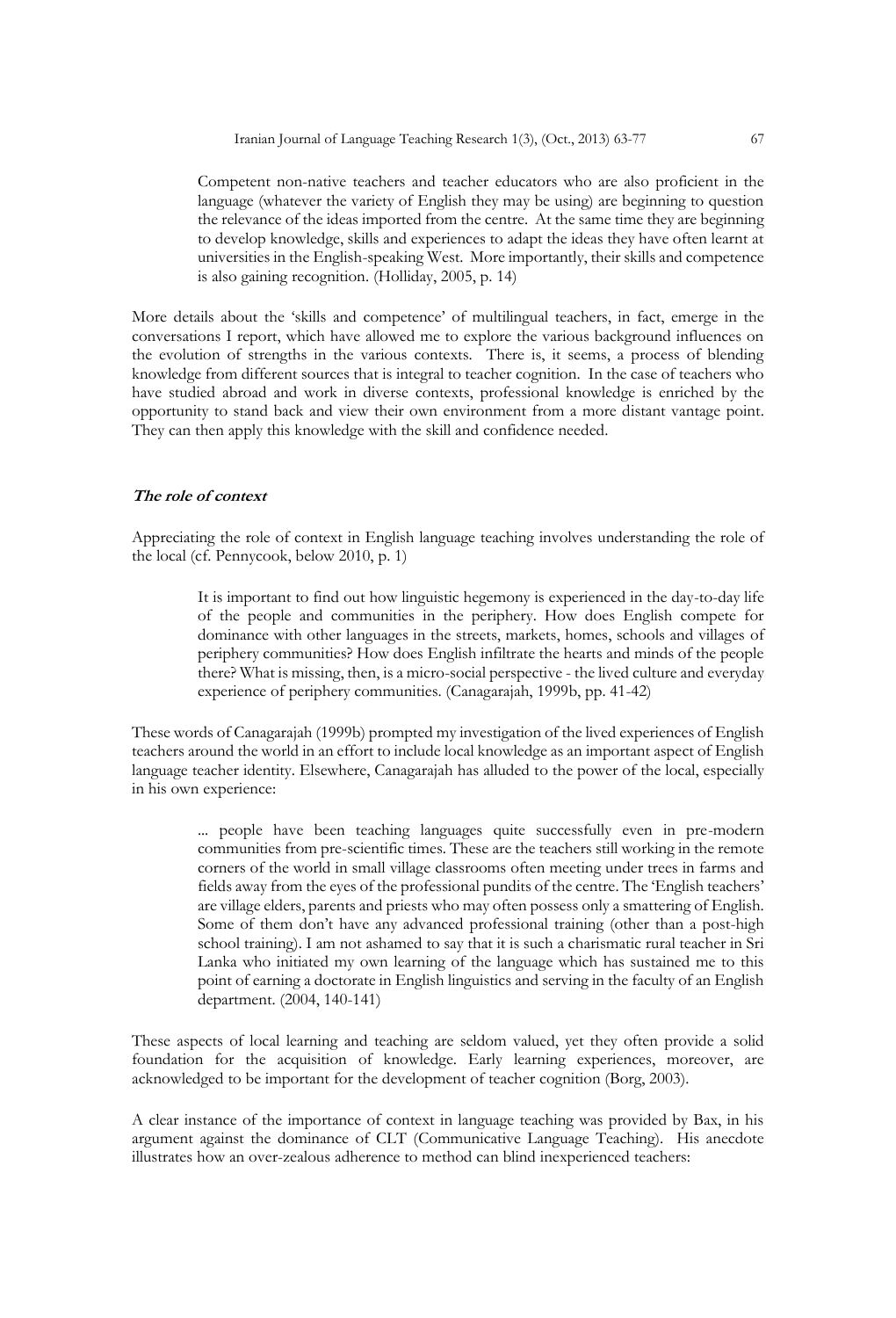In the manner of HG Wells' time traveller, I stumbled on a school that had remained oblivious to developments in language teaching, where teachers looked at me strangely when I questioned their obsession with Grammar-Translation and suggested that speaking was the most important skill in learning a language (Diploma essay).

In my view, this displays an unfortunate attitude: a young and relatively inexperienced teacher comes to a new country of which he has almost no knowledge. Without any reference to the culture, the learning context, student needs and wishes and other contextual factors, he immediately judges far more experienced teachers as failing. And what gives him the licence to do so, as he sees it, is that he is a native speaker and that he is armed with CLT. (Bax, 2003, p. 279)

Bax goes on to build up a case for replacing CLT with a 'context approach' by which he means taking into account the environment in which learning is taking place. His argument, therefore, supports the case for multilingual teachers being recognised as experts in terms of judging how their particular context influences approaches to teaching English.

There is an implied lack of knowledge in this area which my research is seeking to redress by involving local rather than 'centre' voices of authority.

> The notion of the local has become an increasingly significant focus across the social sciences, to a large extent as a reaction to what has been seen as broad, ungrounded theorizing throughout much of the 20th century. Rather than talk about human nature, universal cognition, or language structure, the focus has shifted towards the local, the grounded, the particular. (Pennycook, 2010, p. 1)

To this general justification for considering the local may be added a range of reasons to support the relevance of local contexts for English Language teaching. Canagarajah (2005) provides an overview of local /global issues which informs the approach developed in the current study, observing, "… the context from which we speak shapes the knowledge we produce" (2005, p. 14).

This concludes the necessarily brief survey of key terms as discussed in the literature. It has shown continuing efforts to grapple with native–speakerist ideologies by looking closely at how, where and by whom English is taught.

## **Methodology**

This is a qualitative study, relying on data gathered in interviews with English Language Teaching professionals. In order to locate possible participants, I approached the coordinators, both known to me, of TESOL programs at two of Adelaide's universities and was invited to address the overseas students at one institution while at the other, I was invited to become a member of the newly established 'TESOL researchers group'. The latter arrangement proved the more successful, and not only did I re-establish contact with a former MA student, now taking time off from her home university to complete her PhD in Australia, but I developed a rapport with a number of other PhD candidates, who became willing participants to my research. From this group, over a period of about two years, I obtained more than half my data, through interviews and notes in my research diary.

The interviews, or conversations, were recorded in fairly relaxed circumstances in coffee shops or other congenial places on university campuses where the participants were studying, or nearby, so as to minimize disruption to busy schedules and foster a friendly, informal ambience. This qualitative approach to data gathering is supported by researchers such as Kvale, who observes: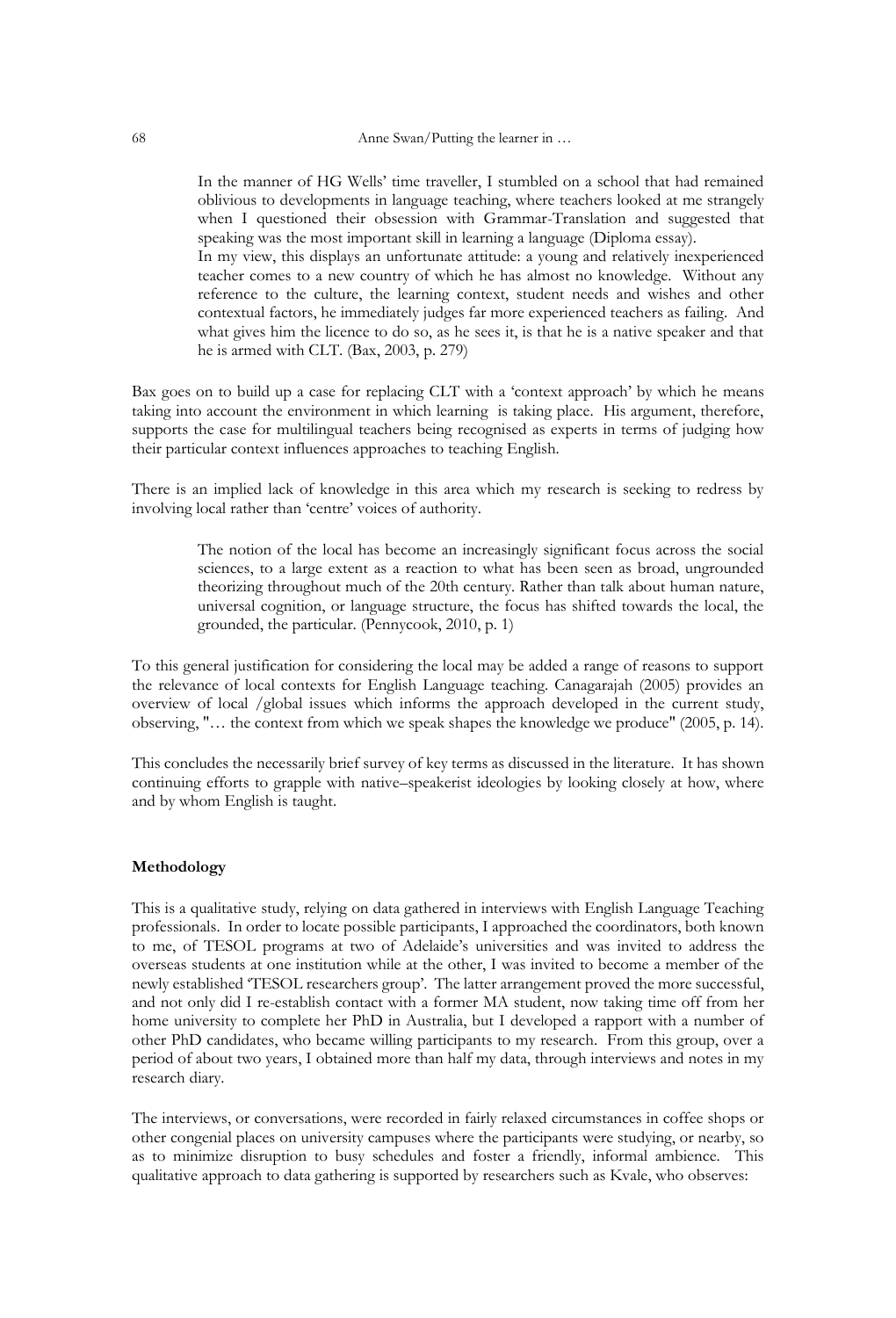Iranian Journal of Language Teaching Research 1(3), (Oct., 2013) 63-77 69

There is a move away from obtaining knowledge primarily through external observation and experimental manipulation of human subjects, toward an understanding by means of conversations with the human beings to be understood. The subjects not only answer questions prepared by an expert, but themselves formulate in a dialogue their own conceptions of the lived world. The sensitivity of the interview and its closeness to the subjects' lived world can lead to knowledge that can be used to enhance the human condition. (1996, p.11)

The data analysis section will illustrate how this interaction succeeds in highlighting the issues being explored concerning the confidence and skills of multilingual teachers.

The conversations, lasting between forty-five and ninety minutes, were transcribed and then qualitatively analysed to isolate the key themes. Although time and space do not allow a detailed discussion of the methodology here, it is explained in detail in my thesis (Swan, 2012). The following data analysis section shows how the themes constituting the findings described in this paper emerged from interaction with the participants.

#### **Data analysis**

Evidence from the research participants illustrates the value of a highly developed awareness of local context for English teaching. Firstly, the background of a comfortable learning environment is established by participant anecdotes exhibiting flashes of humour:

> Chin1f. Well actually I joked with them [my students]…. I said the worst thing that can happen is you become us!

> Chin2f: You know the … group is composed of teachers and postgraduates. The other day we had a talk with one of the postgraduates and she told us 'I want to be one of you, I want to be a colleague of you'

> Chin1f: so I said that is the worst thing that can happen - you become us! Which is not so bad! (Chin1f & Chin2f)

Enthusiasm, expressed with humour in this bantering exchange, continues to be a motivating force in participants' career trajectories; in fact, the teachers, Chin1f and Chin2f, appear to be role models for the postgraduates, ensuring continuing interest in the profession, while showing the degree to which they have bonded with their students.

## **Dealing with lack of confidence and self-marginalization**

Lack of belief in their own capabilities, or what has been termed 'self-marginalization' (Kumaravadivelu, 2006) is also seen by Viet1m in influencing teachers' attitudes:

> … many of - all the language teaching methods or approaches – we borrowed, or we imported from the outside, but they do not see the important points that all these methods have been adopted and adapted into the context that they work in and they do not see what they have done, the effort they have put in, to make these approaches and the methods work in their context. They still think 'OK, these are the things we borrow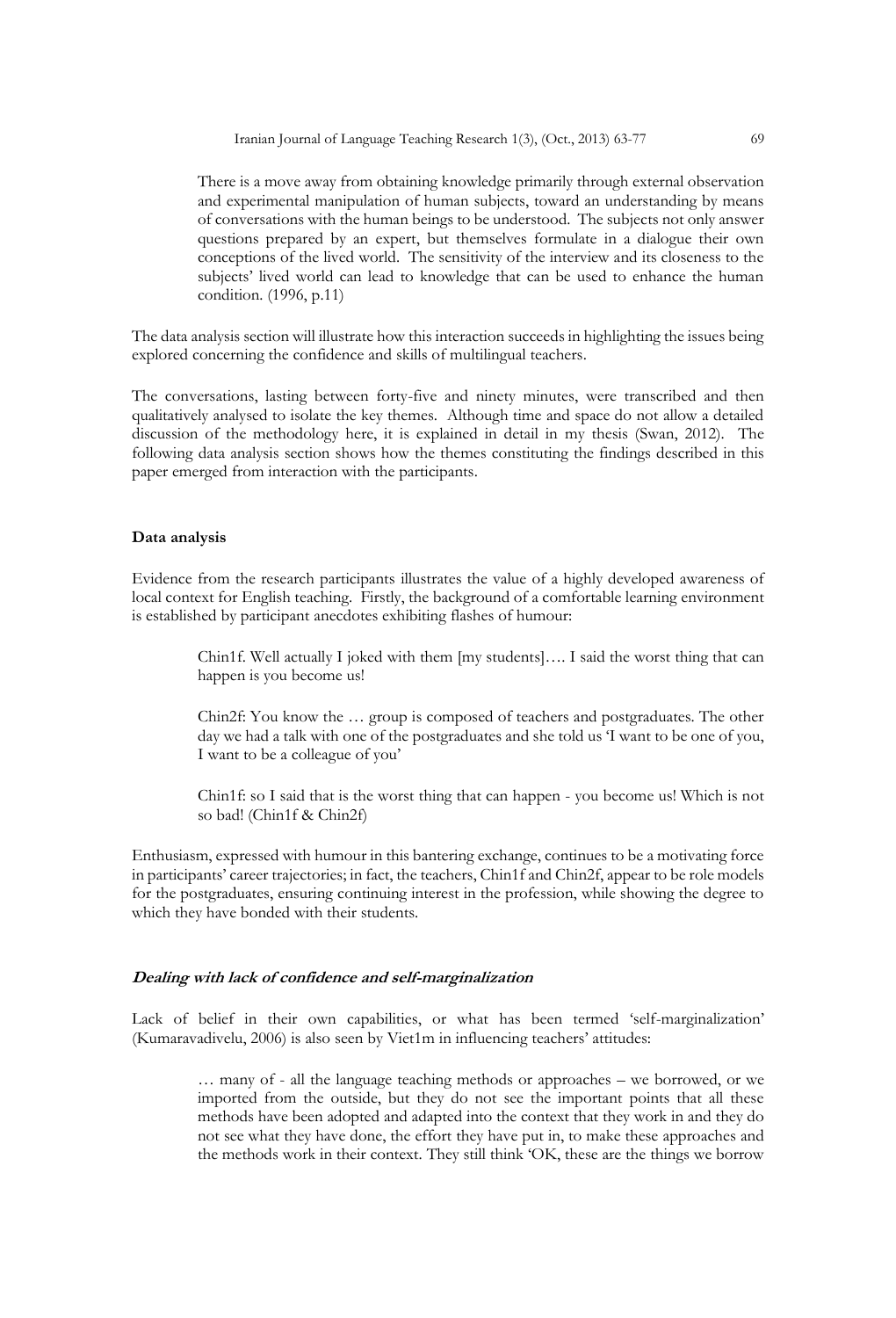from the others and what they say is always correct' so they do not see their strengths. (Viet1m)

From these observations, it appears that Viet1m sees Vietnamese teachers to be lacking in confidence because they do not value their own efforts in adapting and applying new methods. His aim is to encourage the teachers in his classes to recognise how their professional skills have grown not only by borrowing new methods, but also by taking particular steps to adapt the methods to their own classrooms.

Viet1m has, thus, made considerable efforts to encourage trainee teachers in Vietnam to understand their local expertise and use it, rather than rely on what they have learnt from foreign sources:

> In fact … the only thing I have done when I carried out the PD professional development for secondary school teachers – I encouraged them to go from *their* context, *their* students, *their* environment, the facilities, the equipment that they have and they can see what is the best way the students can learn or they can develop their language ability. (Viet1m)

Encouragement of this kind will, it is contended, enhance the respect deserved for local knowledge by enabling teachers to see that the best influence on successful teaching derives from what they can see in their immediate environment.

## *Local knowledge – content and method*

With a similar regard for matching content to local issues, Viet1m described an example of adapting both topic and method. In this anecdote, he describes how he made use of both content and method in a particular teaching situation:

> … sometimes I help the students to translate but I always make it clear to the studentsboth kinds of students who learn English as compulsory course and English as a specialization, that translation, when you learn reading for example, so we have to develop certain skills to do reading – so when you are doing the reading at that time, so translation is forbidden, never translate because (Yes in those cases you wouldn't) yes but in other cases OK, I remember one case – we talked about development project in a third world country and we talk about the sound of the frogs - development, yeah when they bring the logging and they take the land from the people in development projects and then they clear out all the crops so people do not hear the croaking any more, or their music, something like that OK really similar to the situation in Vietnam …and we ask the students to translate so the translation at that time we focus on how to use – discussion – the knowledge of grammar of English, vocabulary to understand the meaning and when we have done it they meet to apply the information they have got to Vietnamese, in the way that Vietnamese people have – it cannot be like word for word translation – it becomes, it's not Vietnamese any more – OK in this way we use translation, the translation is a whole, I would say science – but you should not always apply translation into, I would say reading, or doing the listening or something (no) It means that I still use translation in my class for a very clear purpose (Viet1m).

The two important points arising from this example concern firstly, the choice of content and secondly, the use of translation as part of the method. The content – an article on an environmental issue – illustrates a strong local connection with the disappearance of frogs croaking as their habitat is destroyed and takes the language learning activity into students' lives more profoundly than a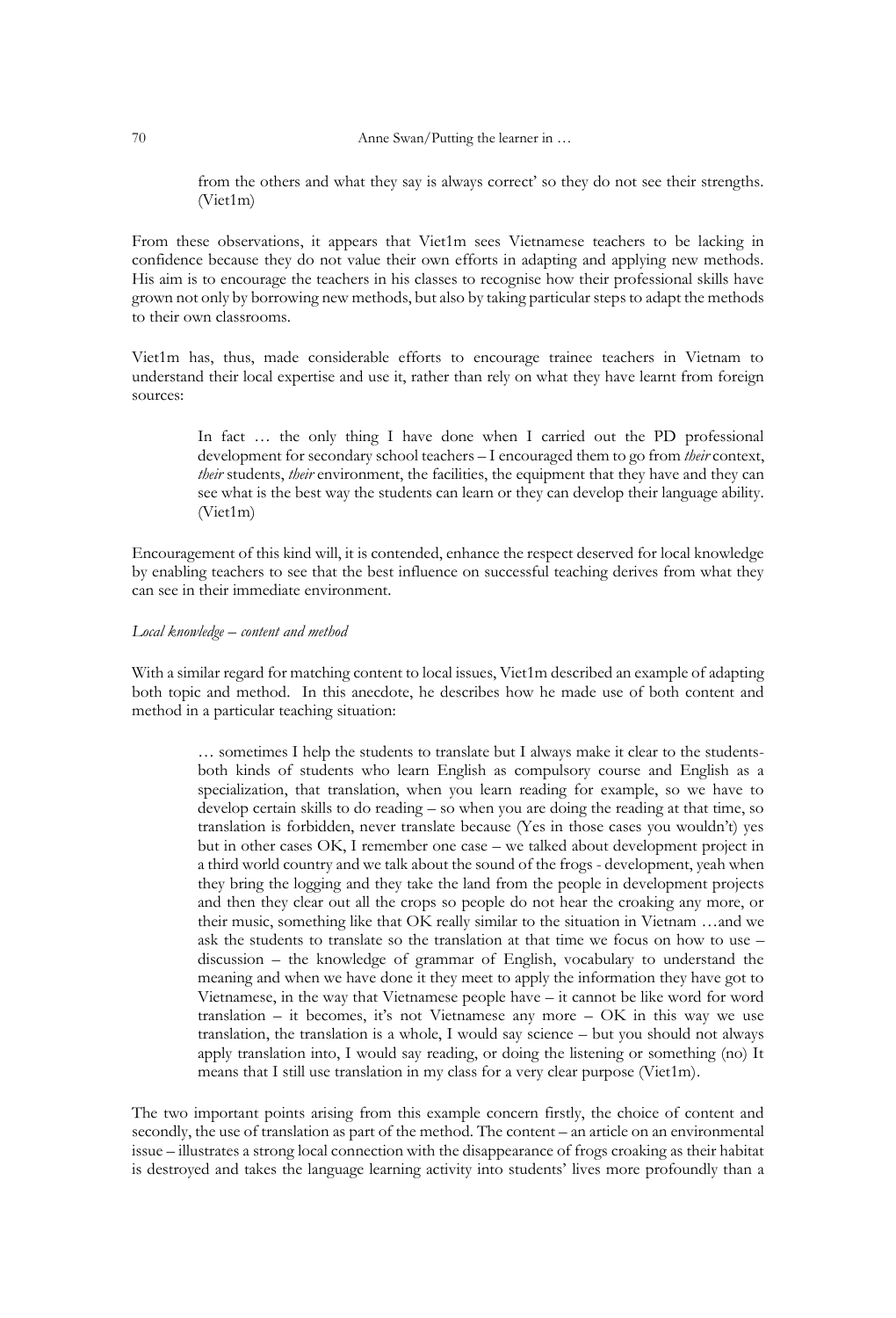commercially produced textbook. The translation activity derived from the text is developed in such a way that the students are able to think about how the language works: He has used 'translation' not as an end in itself but as a tool to show the differences in the structures of English and Vietnamese – a relevant activity when teacher and student share a first language. This is one example of what he was trying to encourage his own students to do as teachers – to use and adapt methods to achieve an outcome. The use of the first language enables him to point out how English translated into Vietnamese word for word is 'not Vietnamese any more' and from there it is a straightforward step to infer the reverse process for English. Learning how languages are structured is in this way made comprehensible through contrast with a known linguistic system.

Participants were often able to refer to the value of knowing other languages when teaching English. Chin1f perceived a definite advantage in being bilingual:

> But for us I like to think that we find many interesting and funny sentences that are totally not English in the students' writing, but we understand! Because we come from the same first language and so it is easy to read it (and that is the advantage) if I translate `word for word in Chinese. (Chin1f)

Consequently, it becomes easier to pinpoint the linguistic differences more effectively:

I guess the first lesson that I learned about students errors especially about the Chinese students' errors in English is that you learn to appreciate it [having a common first language]. ... I understand why they make these mistakes because I know in Chinese language we don't have a very strict tense system, we don't have a very comprehensive attributive clause system, quite a lot is missing in Chinese so I understand why they make these mistakes. (Chin1f)

Appreciating the value of this level of linguistic awareness gave these participants a measure of confidence that allowed them to define their professionalism in a specific and relevant way.

## **The operation of contextual factors: Teachers and CLT**

Teachers' appropriation of aspects of Communicative Language Teaching (CLT) provides an example of how they are influenced by their own contexts. In the Philippines, teachers expressed a degree of discomfort with CLT, which Phil1f attributed to the following reasons:

> Yes, but when, when the class was changed a bit – when they started introducing communicative language teaching for example, you know, and we've had meetings on this several times and we've talked about communicative language teaching and how in these courses the students should be given more opportunities to communicate- more speaking, you know with each other – more speaking with peers, more writing activities, etc. But not all the teachers are really into communicative language teaching mainly because they feel the students are not ready for it. Mainly because they feel they need to learn more about grammar before they can start communicating so there's a whole debate around that. (Phil1f)

Reactions recorded here recall what may be expected from any traditionalist core being faced with a 'new' approach: the feeling that more 'grammar' is needed smacks strongly of a traditional bias. However, the Filipino teachers are not operating in a western context and they may, therefore, feel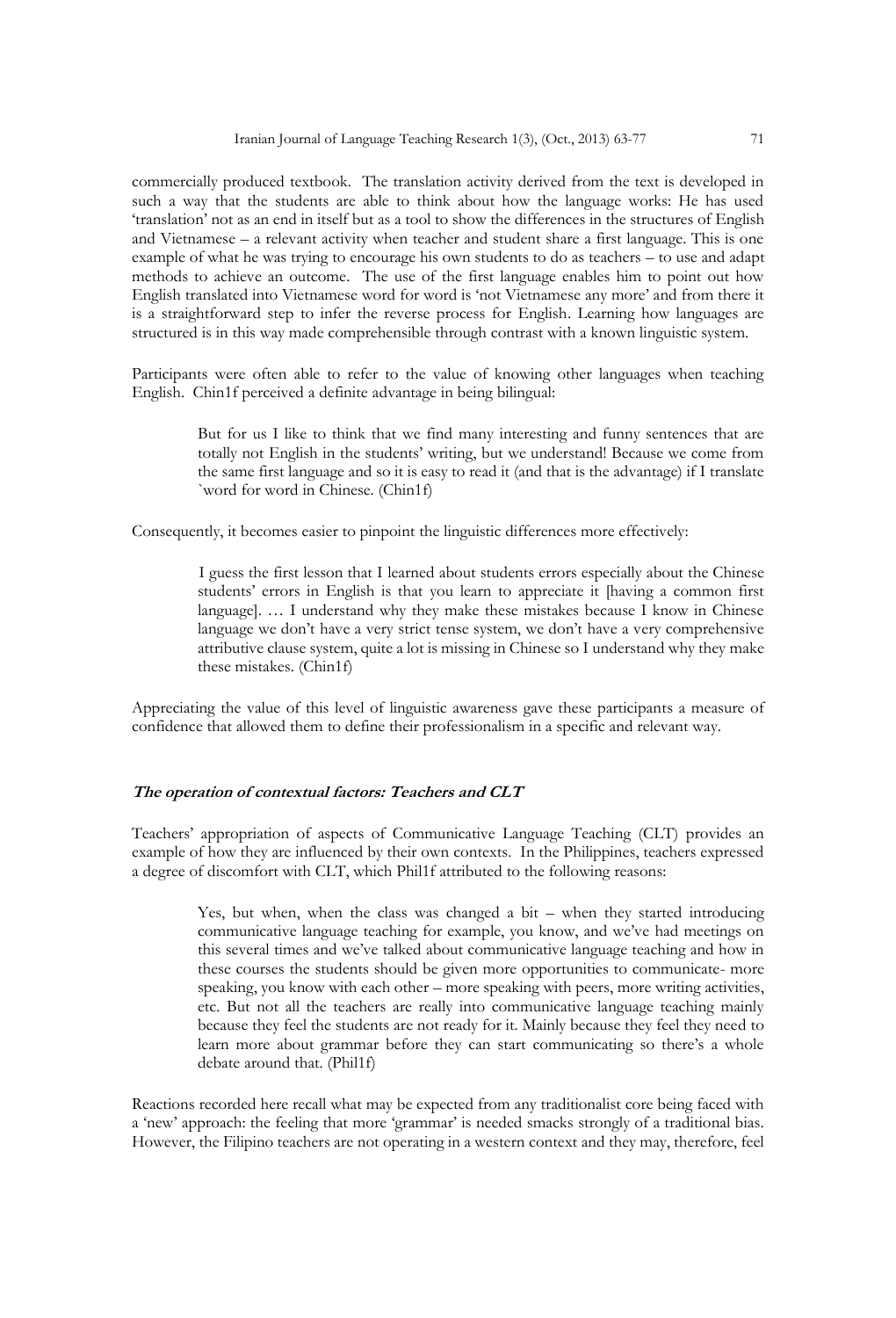that, in addition to being asked to embrace a new teaching approach, they are being asked to, possibly, abandon practices that are part of their own educational culture, which is bound to be different to the Western cultural setting of CLT. Consequently, these teachers' judgments of what students may be 'ready for' cannot easily be interpreted by someone from outside their context, i.e. from a 'Western' setting.

Participants' understanding of their students' needs was related to a large extent to their use of CLT methodology. Hence, some of the criticism of CLT was a result of lack of appropriate contexts for students to develop their communication skills. Considering the Chinese context, Chin4m was doubtful of how far CLT should be prioritized.

> I think English in China has to be practical how to accept- or we have to face the fact that it is hard for learners to have access to English language environment and we have to accept the fact that in comparison with learners' reading and writing ability maybe listening and speaking are relatively weak. I think it's natural. I think in the situation where English is a foreign language I think it's practical. It is realistic to pay attention to reading because this is the major channel for learners to have access to English. While we focus – we emphasise the improvement of learners' speaking and listening abilities we have to consider this issue on the basis of reading. If we accept that reading is still the major channel for learners to access English we have to base the training of listening and speaking on the basis of reading because reading is to some extent the focus of language input...with this input we could consider how to improve listening and speaking abilities. (Chin4m)

Here, there is reference to the difficulty of accessing an 'English language environment' and a way of dealing with this issue is proposed, namely to use reading as the basis for developing listening and speaking skills. Viewing a wholly 'communicative' approach as not matching the needs of Chinese students, Chin4m wishes to provide them with a strong basis in reading before exposing them to what he considers to be limited listening and speaking opportunities. Again, as with Phil1f, it is difficult for outsiders to assess his view without an adequate knowledge of the context he is describing.

#### **Managing the native/non-native speaker teacher relationship**

For present purposes 'foreign' indicates teachers who, for the most part are (though not necessarily) 'native speakers' of English, but who are always foreign nationals in the countries discussed below. Participants, particularly from Thailand and China, have described in some detail their experiences working with teachers from other countries, thus adding a dimension to perceptions of professional identity. Memories of working with foreign teachers included a range of advantages and disadvantages, dependent not only on local policies and conditions but also on interpersonal and cultural factors. They illustrate how being a 'native speaker' is not an essential part of a teacher's professional identity, which includes a number of variable factors. Native-speakerhood is an important attribute but is not always seen as a sufficient qualification in the absence of other major skills, such as cultural sensitivity or grammatical and linguistic knowledge.

The picture emerging of foreign teaching staff attributes less merit to their teaching skills than to their value as native speakers of English able to provide models of the target language. Thus, their popularity seems to result from their usefulness in teaching oral skills and their knowledge of cultural aspects of English. Chin3f claims this advantage for foreign teachers: 'They like to talk. This is the first priority!' (Chin3f) Overwhelmingly, foreign teachers are recognised not so much for teaching ability as for providing important practice for developing speaking skills, especially in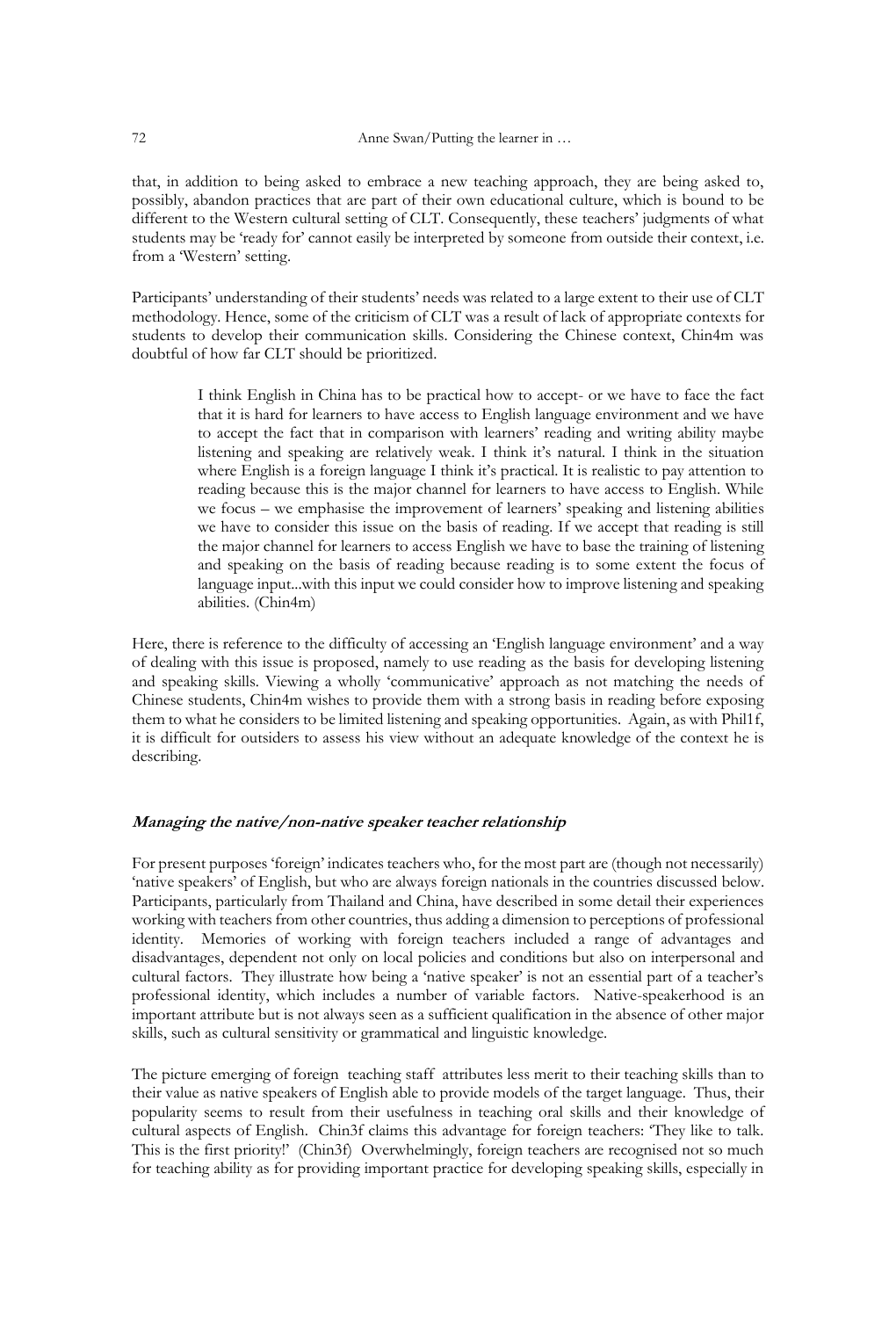contexts like those already discussed, where there is limited access to spoken English. All the Chinese participants gave this as the first reason for employing foreigners: '… they are usually arranged to teach oral English ...' (Chin4m) and it is also the main reason in Thailand and Indonesia.

As a result of this fondness for 'talk', Chin3f goes on to claim that her students in fact make enormous progress through interaction with foreign teachers and become more enthusiastic about seeking her help to develop their oral skills:

> They have improved a lot. Improved a lot from talking to international teachers, international students and through their preparation work they like to do so. Some students often ask me to give them assignments like the oral test, the oral English or role play or anything else. (Chin3f)

Making use of this advantage, Thai1f organised successful team-teaching arrangements in her department:

> I have more than 10 native speakers – most of them are responsible and usually we set up the conversation class for them ... team teaching and one Thai teacher with a native speaker because we have about 50 students in one class and I know it is hard for them so I take, I set up one Thai teacher with the native speaker and let them work together. (Thai1f)

In fact, according to evaluations, student impressions of foreign teachers were generally positive. Continuing employment of teachers depended on confidential student evaluations, which were quantitatively evaluated. Foreign teachers were seen as useful repositories of cultural knowledge but this, again, had no particular reference to teaching skills. Thai3f and Thai4f, for example, found foreigners a useful resource when faced with unexpected idioms and concepts, especially when they were using foreign materials:

> Yes, we use British or American textbooks and I feel that it is not right but they [education authority] will come and there will be a lot of questions about credit if we produce our own textbook so we … we're not there yet but we'd like to try. (Thai4f)

In this way, foreign teachers were able to supplement the textbooks. Thai3f and Thai4f felt that imported textbooks were not appropriate but before producing their own, they had to find a way of dealing with the requirements of their education authority.

From these reminiscences, it can be inferred that there are particular roles assigned to foreign employees, according to local perceptions of their value. Generally students enjoyed interaction with foreign staff and, on the whole, the advantages of foreign staff outweighed the disadvantages in participants' testimonies but some concerns were voiced.

The following observation refers to oft-repeated comments about grammatical knowledge. Thai3f preferred to ask her local colleagues to answer her questions, but was happy to rely on 'native speakers' to explain cultural factors: *'*Very helpful to explain about culture – I don't ask them about grammar – they just say "it's like that" ' … . (Thai3f)

This is in contrast to the knowledge of local teachers. '*...* some Thai teachers are very good and I ask them every time.' This comment echoes suggestions elsewhere in the data that foreign or 'native speaker' teachers were recognized as not being knowledgeable about grammar (cf. Chin1f, Indi1f). It indicates a division in beliefs about language teaching between 'native' and 'non-native'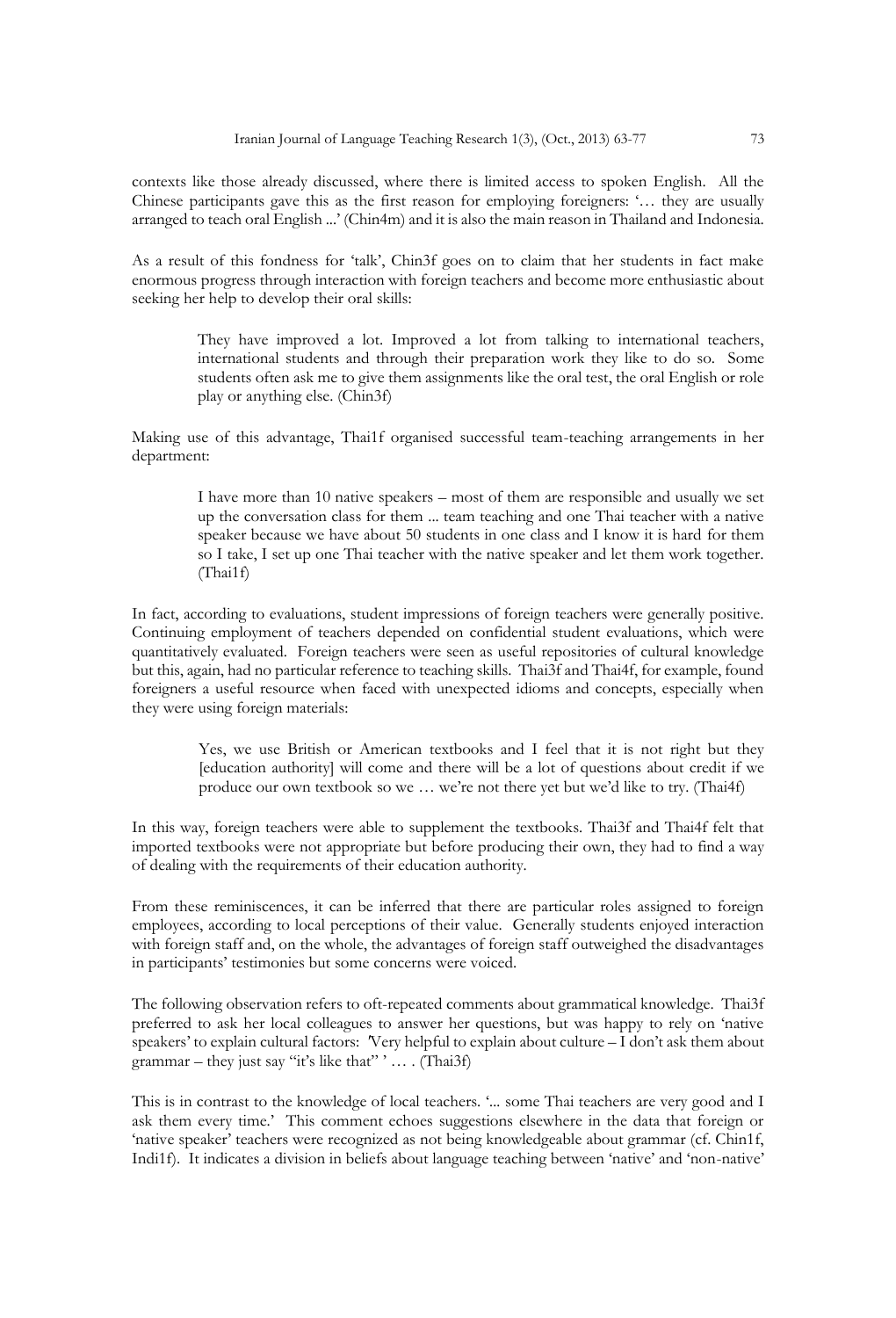teachers which could reward further exploration. The stereotypical perception is that 'native speakers' do not consider grammar important, whereas 'non-native speakers' value it highly.

The most unexpected revelation about the 'native speaker' is that they do not seem to be seen as a threat. When foreign teachers became colleagues, they were the ones in need of support from local staff, and Thai1f had a story of taking a distressed foreigner to hospital at 2am, to quote one example. In these circumstances, native speakers were not perceived as threatening. The world of the multilingual teacher, then, is well populated with 'native speakers' but they are not necessarily seen as the dominant side of a dichotomy. Rather, they are welcomed into local environments to fulfil a specific purpose and local teachers are very capable of judging how well they do so, as when Thai3f, above, claimed that they do not teach grammar well.

Native speakers are included among participants' early teachers, they are sought in cities for oral skills practice, and they are employed to satisfy local regulations (e.g. China, Thailand). Their teaching roles seem to be clearly delineated, so that they provide support in ways that local institutions deem appropriate. Occasionally, there is a sense of inequity, such as when they are seen to have better conditions than local staff, but these issues depend on local policies and cannot be easily judged outside the employing institution. Of greater interest is the sense that there is not the same division into inferior and superior members of the profession based on speakerhood that was found to exist by Aboshiha (2008), in her study of 'native speaker' teachers. Her participants claimed that there was 'respect' for 'native speakers' in many locations. However, my multilingual participants have expressed reservations about the 'native speakers' working in their institutions. The contrast in views is possibly due to the self-confidence of the native speakers, who appear to believe they represent British educational and teacher training systems which are superior to 'other' educational systems and training. They believe that both the 'other' systems and 'other' learners are in need of adopting a more British understanding of education (Aboshiha, 2008)

It is possible that 'native speakers' who hold these beliefs have not really considered any alternatives. They may have been seduced by the unfailing politeness and hospitality of the host country, which some of my Thai participants exemplified, to believe even more strongly in their own superiority. The evidence of Chinese, Thai and Indian participants accords with Aboshiha's 'native speaker' participant who asserts his superiority for teaching pronunciation but not with respect to grammar, which they claim is better done by 'non-native speakers'. Furthermore, the local staff express an alternate view of the belief expressed by Aboshiha's 'native speakers' that they are preferred for employment:

> When talking of 'non-native speaker' English language teachers in his institution in Saudi Arabia, Rob said 'there are not supposed to be any' (59-60). Rob reinforced this comment with these remarks: 'I think, world-wide, there is a respect for native speakers' (131-133). He also added: 'There is a respect for 'native speakers' on the part of this institution. Alex added '[My institution] wanted only 'native speakers' (135). Vera, too, said: 'In Japan, [in my institution] 'native speakers' are seen as people who can come and improve the level of teaching and learning' (57-58). (Aboshiha, 2008, p. 139)

According to Chin1f, Chin4m and Thai1f, there are government regulations requiring the employment of a certain number of 'native speakers', regardless of their quality – or qualifications, and thus there are different perceptions of the value of 'native speakers' which seem to depend on individual backgrounds. Perhaps the 'native speakers' are secure in their own sense of superiority and cannot imagine that they might be seen as lacking in any way. On the other hand, the multilingual, or 'non-native' speakers are secure in their own environments and, having attained senior positions in their institutions, are able to make judgements of the foreigners they employ, who, while helpful, may not always be able to live up to local expectations. A perceived lack of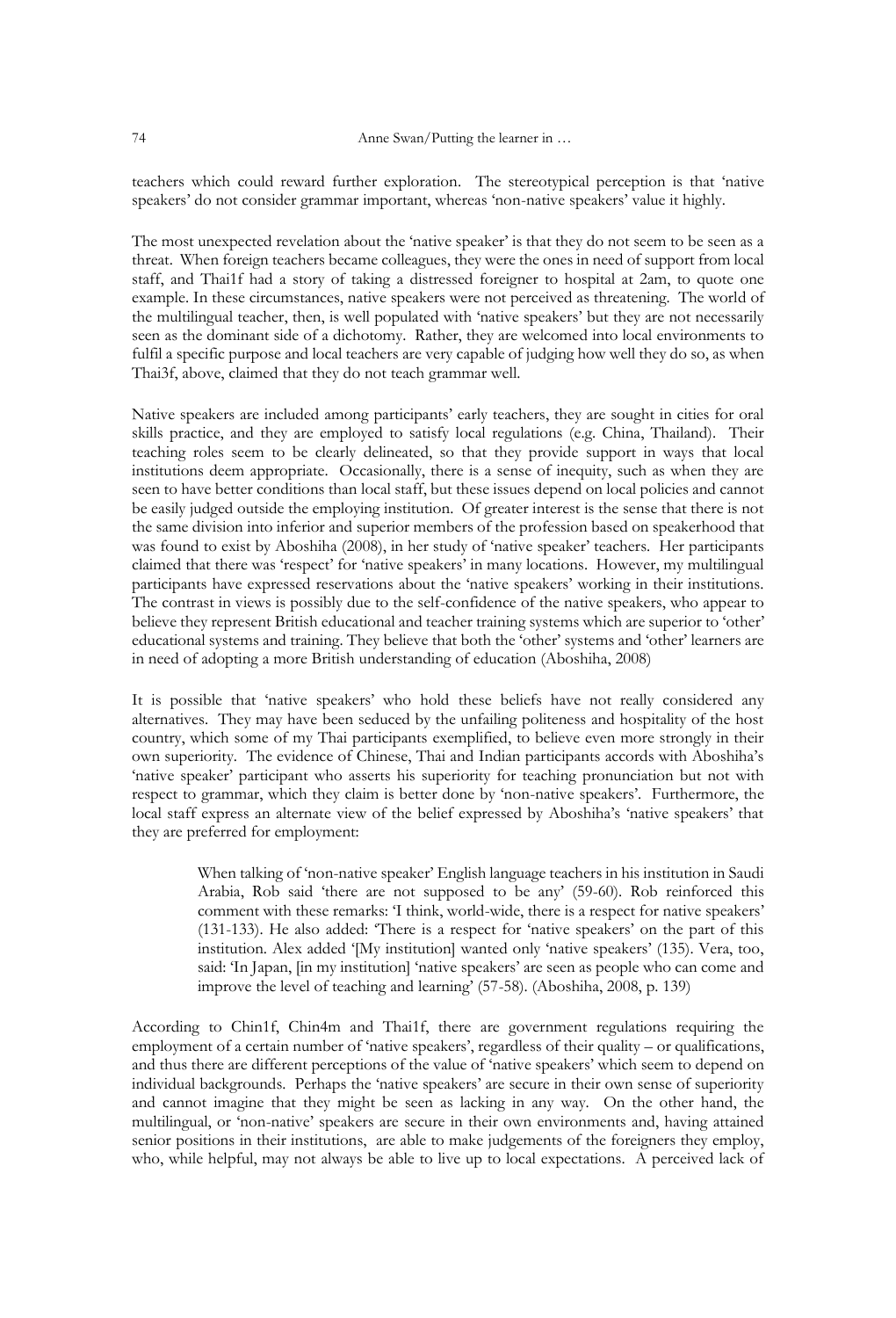knowledge of teaching content, especially grammar, emerged as one major criticism in participant testimonies.

## **Conclusion**

What, then, are the strengths of multilingual teachers which can be incorporated into future directions for English teachers?

Throughout this paper, I have emphasised the relevance of contextual knowledge in enabling teachers to assess their learners' needs. Evidence from participants has revealed that teaching is enriched by local knowledge, both linguistic and environmental.

Participants have shown an understanding of the 'native-speaker' role in non-English background countries, which they have seen not as an absolute position of superiority but a more nuanced role where the skills of both sides of the dichotomy are acknowledged. A further step might be to encourage a view of multilingual teachers as individuals with a range of cultural and linguistic experiences which could contribute to a given context. Such a view would be more helpful to the image of the profession than one which allows any 'native speaker' to be employed as an English teacher in countries where English is not widely spoken. These countries could define the skills and qualifications they expect from 'native speaker' teachers and in so doing allow for a realistic appraisal of strengths.

From teachers' comments, we have seen that the native speaker/non-native speaker dichotomy really only occupies a minimal part of teachers' lives. Their concerns are with the management of their professional lives and how to ensure the best learning and teaching environments for their students. Thus, they make use of the confidence acquired from their multilingual skills, together with their experience in English-speaking countries, their understanding of local contexts, compared with those they have observed or learnt about, involving , for example, CLT, and an appreciation of the range of skills that teachers, whatever their backgrounds, may bring to the classroom.

Finally, then, it is local knowledge, combined with linguistic knowledge, that leads to professional confidence, enabling English teachers to constantly adjust materials and methodology, as they put their learners in the spotlight as the primary focus for their professional strengths.

#### **References**

- Aboshiha, P. (2008). *Identity and dilemma: the 'native speaker' English language teacher in a globalising world.* Canterbury Christ Church University: Unpublished PhD thesis.
- Bax, S. (2003). The end of CLT: a context approach to language teaching. *ELT Journal 57*, (3),278- 287.
- Borg, S. (2003). Teacher cognition in language teaching: a review of research on what language teachers think, know, believe and do. *Language Teaching 36*, 81-109.

Canagarajah, S. (1999a). Interrogating the native speaker fallacy: non-linguistic roots, non-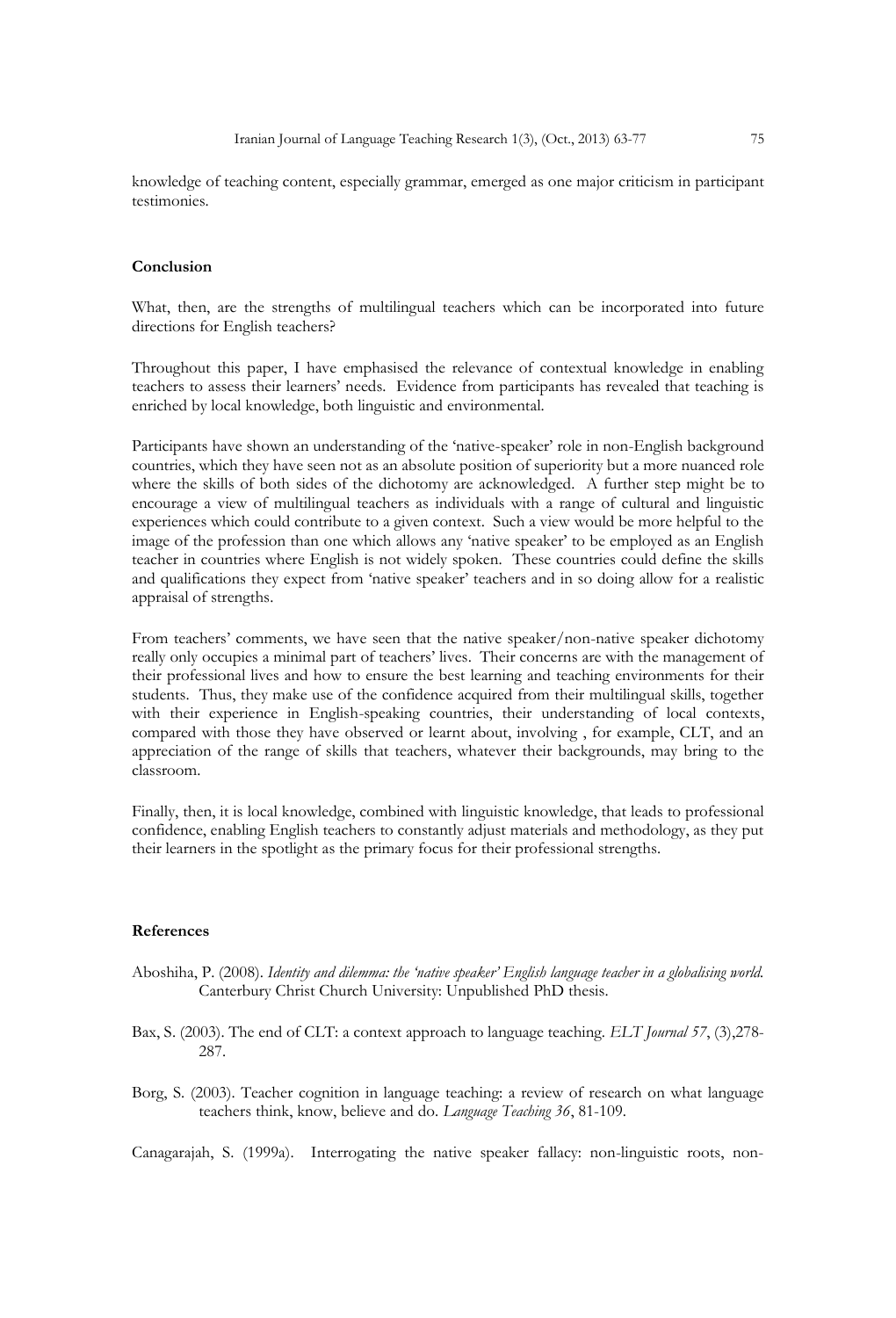pedagogical results. In G.Braine, (ed.) *Non-native Educators in English Language Teaching* Mahwah, New Jersey: Lawrence Erlbaum Associates.

- Canagarajah, S. (1999b). *Resisting Linguistic Imperialism in Language Teaching.* Oxford: Oxford University Press.
- Canagarajah, S. (2002). 'Globalization, methods and practice in periphery classrooms' in Block, D., & Cameron, D. (eds.) *Globalization and language teaching* (pp. 126-141). London: Routledge.

Canagarajah, S. (ed.) (2005). *Reclaiming the local in language policy and practice*. London: Erlbaum.

- Cook, V. (1999). Going beyond the native speaker in language teaching*. TESOL Quarterly 33*(2), 185-209.
- Davies, A. (2003). *The native speaker: Myth and reality.* Clevedon, England: Multilingual Matters.
- Holliday, A. (2005). *The struggle to teach English as an international language*. Oxford: Oxford University Press.
- Kramsch, C. (2006). Preview article: The multilingual subject. *International Journal of Applied Linguistics*, *16*(1), 97-110.
- Kumaravadivelu, B. (2006). *Understanding English teaching*. New Jersey: Erlbaum.
- Kvale, S. (1996). *Interviews: an introduction to qualitative research interviewing*. California:Sage.
- Medgyes, P. **(**1992). Native or non-native: who's worth more? *ELT Journal 46*)4) 340–349.
- Menard-Warwick, J. (2008). The cultural and intercultural identities of transnational English teachers: two case studies from the Americas. *TESOL Quarterly,* 42(4), 617-640.
- Moussu, L., & Llurda, E. (2008). Non-native English-speaking English language teachers: history and research*. Language Teaching 41*, 315–348.
- Pennycook, A. (2010). *Language as a local practice*. London: Routledge.
- Phillipson, R. (1992). *Linguistic imperialism.* Oxford: Oxford University Press.
- Rampton, M. B. (1990). Displacing the' native speaker': expertise, affiliation and inheritance. *ELT Journal 44*(2), 97-101.
- Swan, A. (2012). *Learning from multilingual teachers of English*. . Canterbury Christ Church University: Unpublished PhD thesis.